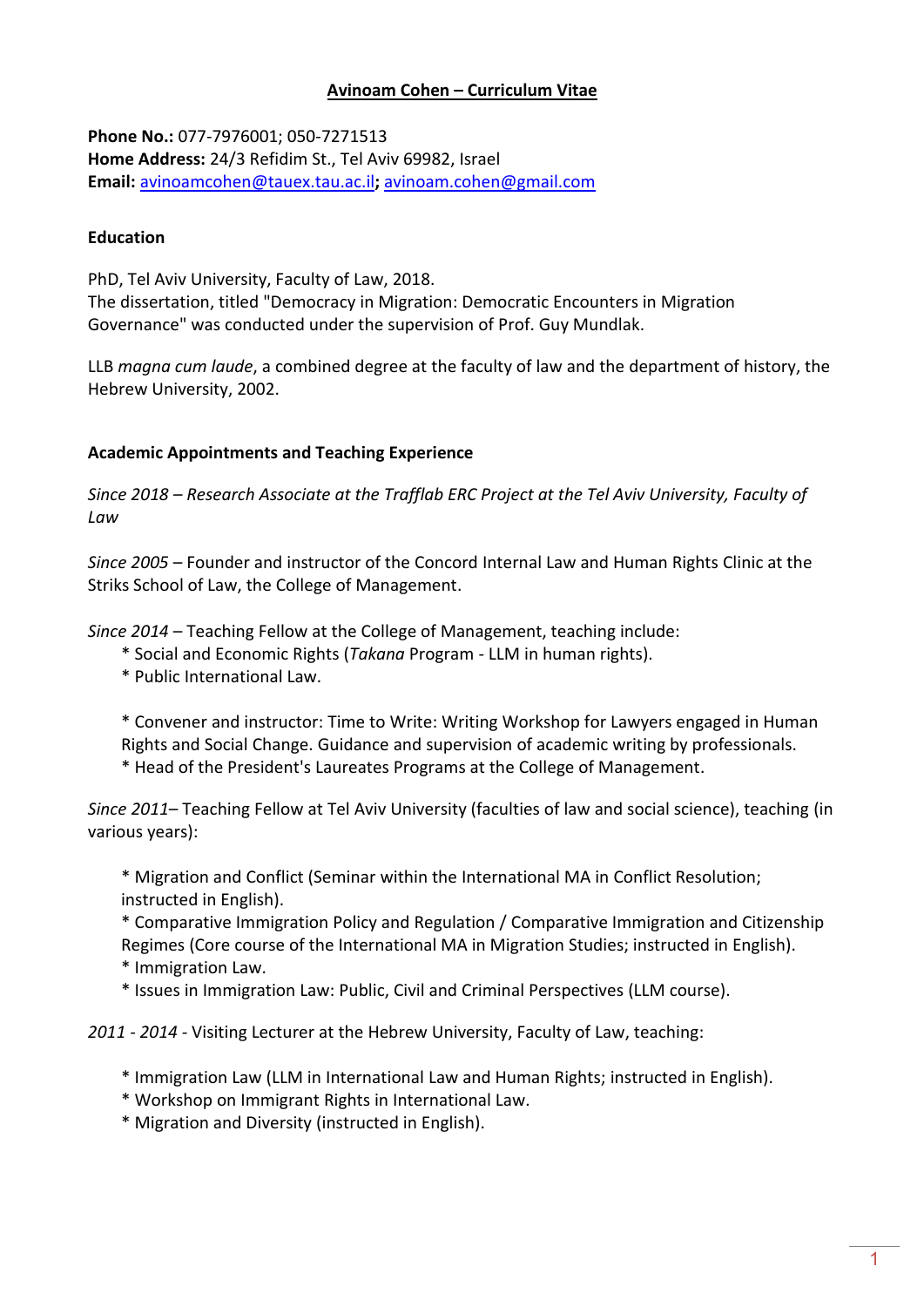### **Grants and Awards**

*2012, 2013* – Research grants from the Minerva Human Rights Center, in the area of Transnationalism and Human Rights.

*2011, 2012, 2013* – Travel research grants: the GlobalTrust Research Project and Cegla Center.

*2011* – Research grant, the Minerva Humanities Center.

*2008* – *2010* – Meitar Research Fellow at the School of Advanced Legal Studies, Tel Aviv University, Faculty of Law.

*2009* – Winner of the Raul Wallenberg award for research on human rights*.*

### **Other Academic and Professional Experience (selected)**

*2010, 2012, 2013, 2015* – Participant in intensive workshop and advanced pro-seminar convened at the Institute for Global Law and Policy (IGLP) at Harvard Law School and at Science-Po (Paris) by Prof. Lucie White, conducting thematic research on Global Poverty and Heterodox Development Pathways.

*2010* – *2012* – Participation in a researchers' working group "Living Together" at the Minerva Center for the Humanities, Tel Aviv University, led by Dr. Raef Zreik.

*2009 – 2010* – Participation in a researchers' working group on Collective Identities in the Global Sphere at the Van Leer Institute, Jerusalem, led by (late) Prof. Shmuel Noah Eisenstadt.

*2002 – 2004* – Attorney at Dr. J. Weinroth & Co., participating in the litigation of a range of complex constitutional, criminal white collar, civil and collective bargaining cases.

*2001 – 2002* – Legal clerk for Justice Mishael Cheshin at the Israeli Supreme Court.

*1996 – 2001; 2004 – 2007* – Group facilitator and lecturer at the educational department of the Association for Civil Rights in Israel (ACRI).

*1996 – 1998* – Fellow at Hartman Institute for Judaic Studies, Jerusalem.

## **Publications**

#### **Journal and Refereed Articles and Book Chapters**

Avinoam Cohen, *Trespassing: Detention of Asylum Seekers at the Broadening Margins of Criminal Law*, *in* JUSTICE IN THE LEGAL SYSTEM? CRIMINAL LAW AND CRIMINAL PROCEDURE IN ISRAEL: PROBLEMS AND CHALLENGES 435 (Alon Harel ed., 2018) (Hebrew).

Avinoam Cohen, *From Status to Agency: Defining Migrants*, 24(4) GEORGETOWN IMMIGRATION LAW JOURNAL 617 (2010).

Avinoam Cohen, *Lone Children in the Shadow of Immigration Law: Considering Domestic Law in View of International Human Rights Law*, *in* RIGHTS OF THE CHILD AND ISRAELI LAW 347 (Tamar Morag ed., 2010) (Hebrew).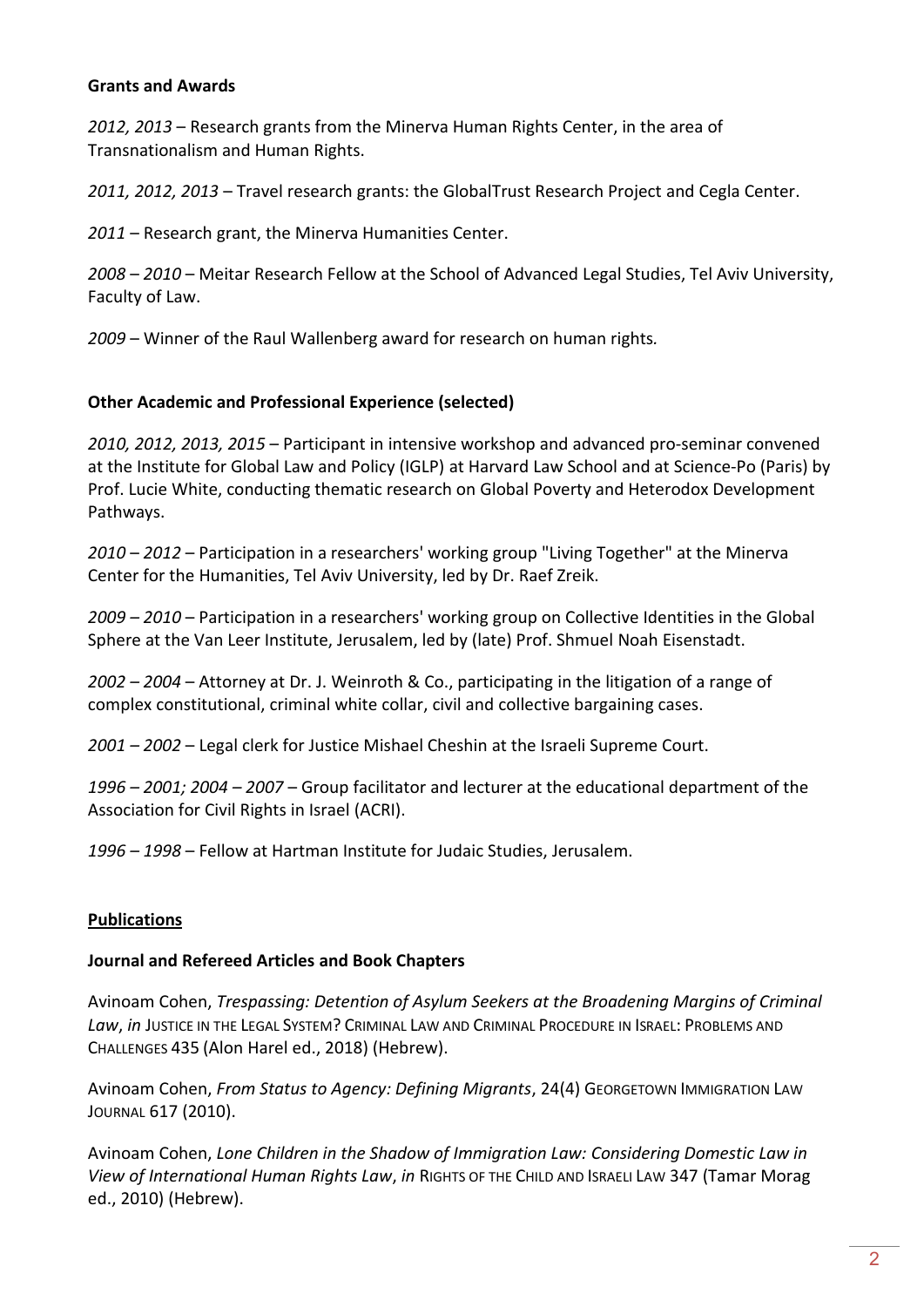## **Reviews, Case Notes and Reports**

Avinoam Cohen, Toward Immigrant Law in Israel: Beyond Cegata, ICON-S Blog (January 2018).

Avinoam Cohen, *Unretired Work: A Case Comment following Libi Weinberger - Bar Ilan University*, 5 CASE COMMENTS 7 (April 2013) (Hebrew)

*Review of* Migrants and Workers: The Political Economy of Labor Migration in Israel, 48 MEGAMOT: BEHAVIORAL SCIENCES JOURNAL 726 (2012) (Hebrew)

Reports and analysis of Israeli case law for the Oxford Reports on International Law.

Israel: Country Study, in *Migration Legislation, Institutions and Policies in the Euromed Region* **(Euromed Migration II, April 2011)** (co-authored with Ilan Cohn).

### **Conference and Paper Presentations (Selected)**

"The Multilevel Dialogue on Migration and Development: Modes of Globalization and Modalities of Migrant Participation in Global Migration Governance"

- in Harvard Law School, Institute for Global Law and Policy: The Conference (Cambridge MA., June 2018). (panelist and moderator)

"The Role of Human Rights in the Israeli Immigration System"

- in Comparative Perspectives on Japanese Migration Policy and Law (Fribourg, Switzerland, December 2017).

"Mass Influx and Criminal Policing of Asylum Seekers in Israel"

- in Current Developments in Migration and Legal Responses (Tübingen, October 2017).

"Viscous Sovereignty: Transformations in Sovereignty in face of the refugee "crisis" and the classification problem"

- in Political Thought and Theory Workshop (Tel Aviv, October 2017).

"Whose Common Concern? Toward a Global Compact on Migration"

- in Change of Environment, Common Concern and Human Mobility Workshop (Bern, October 2017).

"Transformations in Migration Governance: A Comparative and Interpretive Typology"

in Migration and Mobilities Conference (Neuchâtel, June 2017).

"Decentered Migration Governance: The Case of Bilateral Migration Agreements" (various versions)

in Israel Law and Society Association Conference (Tel Aviv, January 2019)